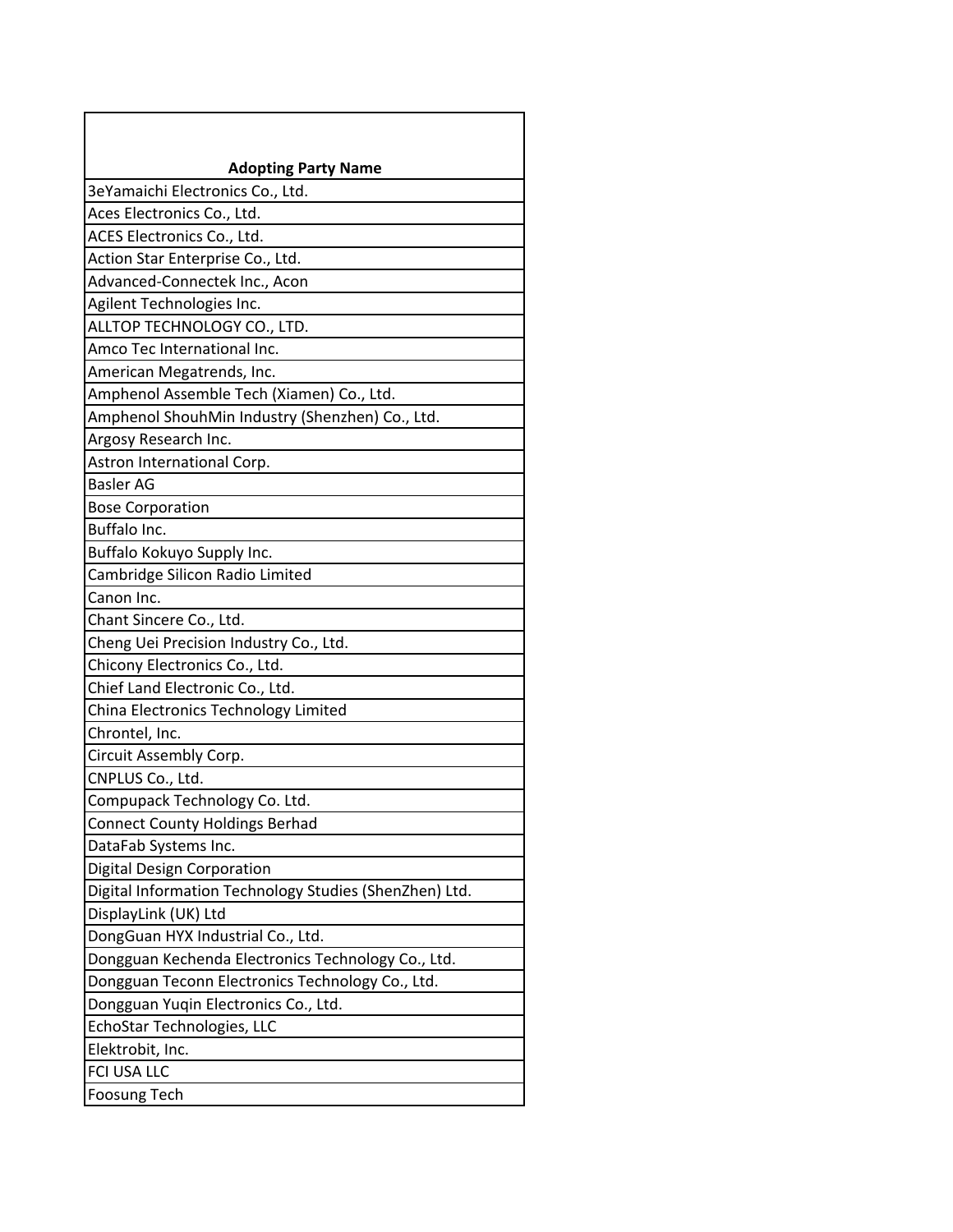| Foxconn Interconnect Technology, Ltd ("FIT LTD") |
|--------------------------------------------------|
| Freeport Resources Enterprises Corp.             |
| Fujitsu Limited                                  |
| Full in Hope Co., Ltd.                           |
| Global Connector Technology Ltd. (GCT)           |
| Global Unichip Corp.                             |
| Goodway Technology Co., Ltd.                     |
| Harris Corporation                               |
| <b>Hewlett Packard</b>                           |
| High-Top Precision Electronic Co., Ltd.          |
| Hirose Electric Co., Ltd.                        |
| <b>Hosiden Corporation</b>                       |
| Hsi Chin Electronics Co., Ltd.                   |
| <b>IBM Corporation</b>                           |
| <b>ICT-Lanto Limited</b>                         |
| <b>I-PEX USA LLC</b>                             |
| Integral Memory PLC                              |
| Intel Corporation                                |
| Japan Aviation Electronics Industry, Limited     |
| <b>Jmicron Technology Corporation</b>            |
| Jo-Dan International                             |
| Joinsoon Electronic Mfg. Co., Ltd.               |
| JPC/Main Super Inc                               |
| J.S.T. Mfg. Co., Ltd.                            |
| JVC KENWOOD Holdings, Inc.                       |
| Kawasaki Microelectronics, Inc.                  |
| Kycon, Inc.                                      |
| <b>KYOCERA MITA Corporation</b>                  |
| Lenjoy Technology Limited                        |
| Littelfuse Inc.                                  |
| Lotes Co., Ltd.                                  |
| LS Mtron Ltd.                                    |
| LucidPort Technology, Inc.                       |
| Luxshare-ICT, Inc.                               |
| Main Super Enterprises Co., Ltd.                 |
| Marvell International Ltd.                       |
| Master Hill Electric Wire & Cable Co., Ltd.      |
| Medialogic Corp.                                 |
| Microchip                                        |
| <b>Microsoft Corporation</b>                     |
| Mitsumi Electric Co., Ltd.                       |
| Morning Star Digital Connector Co. Ltd.          |
| <b>NEC Corporation</b>                           |
| NXP B.V.                                         |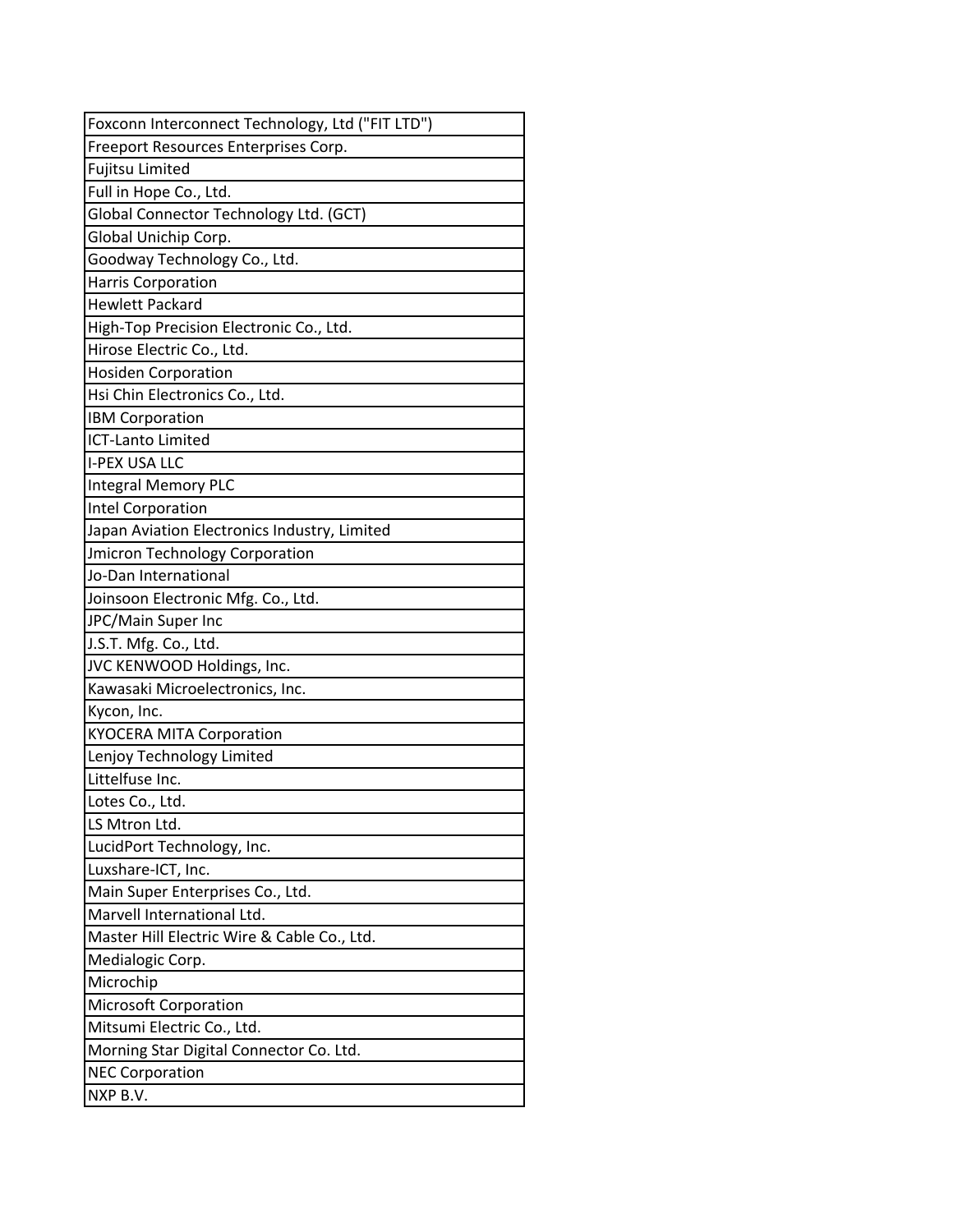| Octekconn Incorporation                          |
|--------------------------------------------------|
| Oculus VR, LLC                                   |
| P-Two Industries Inc.                            |
| Panasonic Corporation                            |
| PERFECTUS TECHNOLOGY, INC.                       |
| Philips & Lite-On Digital Solutions Corp.        |
| Phison Electronics Corp.                         |
| Plastoform Industries Ltd.                       |
| Protop International Inc.                        |
| RATOC Systems, Inc.                              |
| <b>Renesas Electronics Corporation</b>           |
| Ricoh Imaging Company, Ltd.                      |
| Scosche Industries, Inc.                         |
| SHEN MING ELECTRON (DONG GUAN) CO., LTD.         |
| Shenzhen Deren Electronic Co., Ltd.              |
| Shenzhen DNS Industries Co., Ltd                 |
| Shenzhen Linkconn Electronics Co., Ltd.          |
| Shenzhen Pang Ngai Industrial Co., Ltd.          |
| Shenzhen Tronixin Electronics Co., Ltd.          |
| Sierra Wireless, Inc.                            |
| Silicon Interfaces                               |
| Singatron Enterprise Co., Ltd.                   |
| <b>SMK Corporation</b>                           |
| Socionext Inc.                                   |
| Spectra7 Microsystems                            |
| Speedtech Corp.                                  |
| Standard Microsystems Corporation ("SMSC")       |
| ST-Ericsson                                      |
| <b>STMicroelectronics</b>                        |
| <b>ST-NXP Wireless</b>                           |
| Sunwoda Electronic Co. Ltd.                      |
| <b>Suyin Corporation</b>                         |
| Sweetray Industrial Ltd.                         |
| <b>T-Conn Precision Corporation</b>              |
| Tai Twun Enterprise Co., Ltd.                    |
| Taiwan Semiconductor Manufacturing Company, Ltd. |
| Telecommunications Technology Association        |
| Texas Instruments                                |
| THine Electronics, Inc.                          |
| Tsay-e (BVI) International Inc.                  |
| <b>Tyco Electronics</b>                          |
| U D Electronic Corp                              |
| Unixtar Technology Inc.                          |
| <b>VAIO Corporation</b>                          |